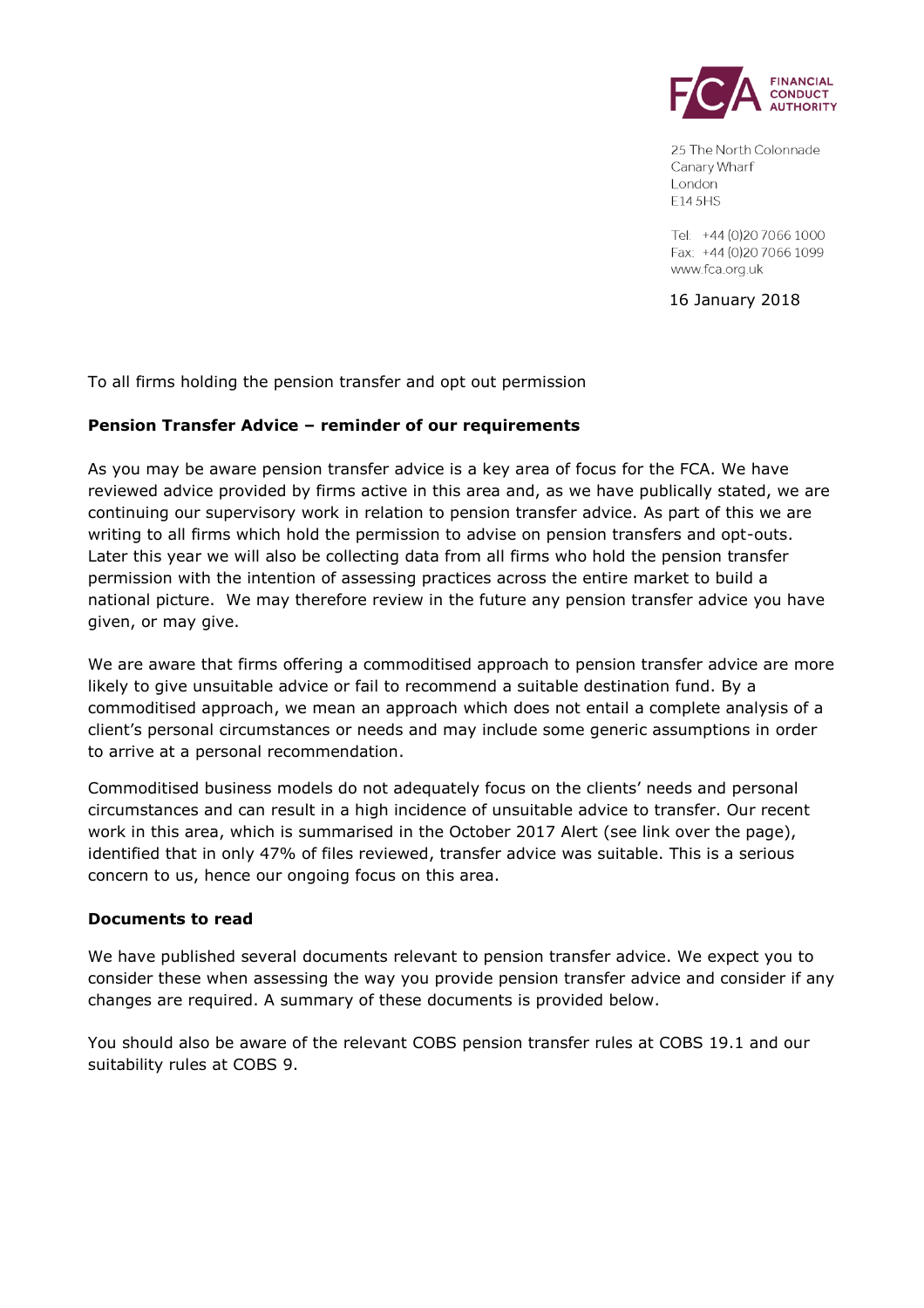## **Introducers: August 2016 alert**

We have issued an alert highlighting some of the risks arising from authorised firms accepting business from unauthorised introducers/lead generators and/or other authorised firms. This is set out at: [https://www.fca.org.uk/news/news-stories/investment-advisers-responsibilities](https://www.fca.org.uk/news/news-stories/investment-advisers-responsibilities-accepting-business-unauthorised-introducers-lead-generators)[accepting-business-unauthorised-introducers-lead-generators.](https://www.fca.org.uk/news/news-stories/investment-advisers-responsibilities-accepting-business-unauthorised-introducers-lead-generators)

You should also consider your obligations when accepting introductions from any unauthorised introducers or lead generators given that some may target individuals in vulnerable situations.

### **January 2017 Alert**

In our alert published in January 2017 [\(https://www.fca.org.uk/news/news-stories/advising](https://www.fca.org.uk/news/news-stories/advising-pension-transfers-our-expectations)[pension-transfers-our-expectations\)](https://www.fca.org.uk/news/news-stories/advising-pension-transfers-our-expectations) we set out our expectations of firms providing pension transfer advice. The main points are:

1) We expect a firm advising on a pension transfer from a defined benefit (DB) scheme to consider the assets in which the client's funds will be invested as well as the specific receiving scheme. This should take into account the type of assets they will be invested in and the charges that would apply and how these might impact the client's fund over time.

2) The comparison should explain the rates of return needed to replicate the benefits being given up and should be illustrated on rates of return which take into account the likely expected returns of the assets in which the client's funds will be invested and the costs and charges. The associated risks should also be highlighted.

3) We do not expect to see transfer advice based solely on critical yield. We would expect the firm to consider the likely expected returns of the assets in which the client's funds will be invested relative to the critical yield as well as the client's wider circumstances including income needs and other sources of income in retirement.

4) Only firms with the relevant FCA permission may advise on pension transfers. A firm without the permission may refer a client to a firm with the permission. However, it is not acceptable for that second firm to claim to be advising on the pension transfer without taking into account the assets in which the client's funds will be invested as well as the specific receiving scheme. Where both firms may be responsible for different elements of advice given, firms are expected to liaise for consistency. The outsourcing should be clearly explained to the client so they are clear where responsibility lies.

## **Insistent Clients**

We have handbook guidance, effective from 3 January 2018, on how firms can meet their regulatory obligations when dealing with insistent clients. Firms should be aware of the guidance in COBS 9.5A.